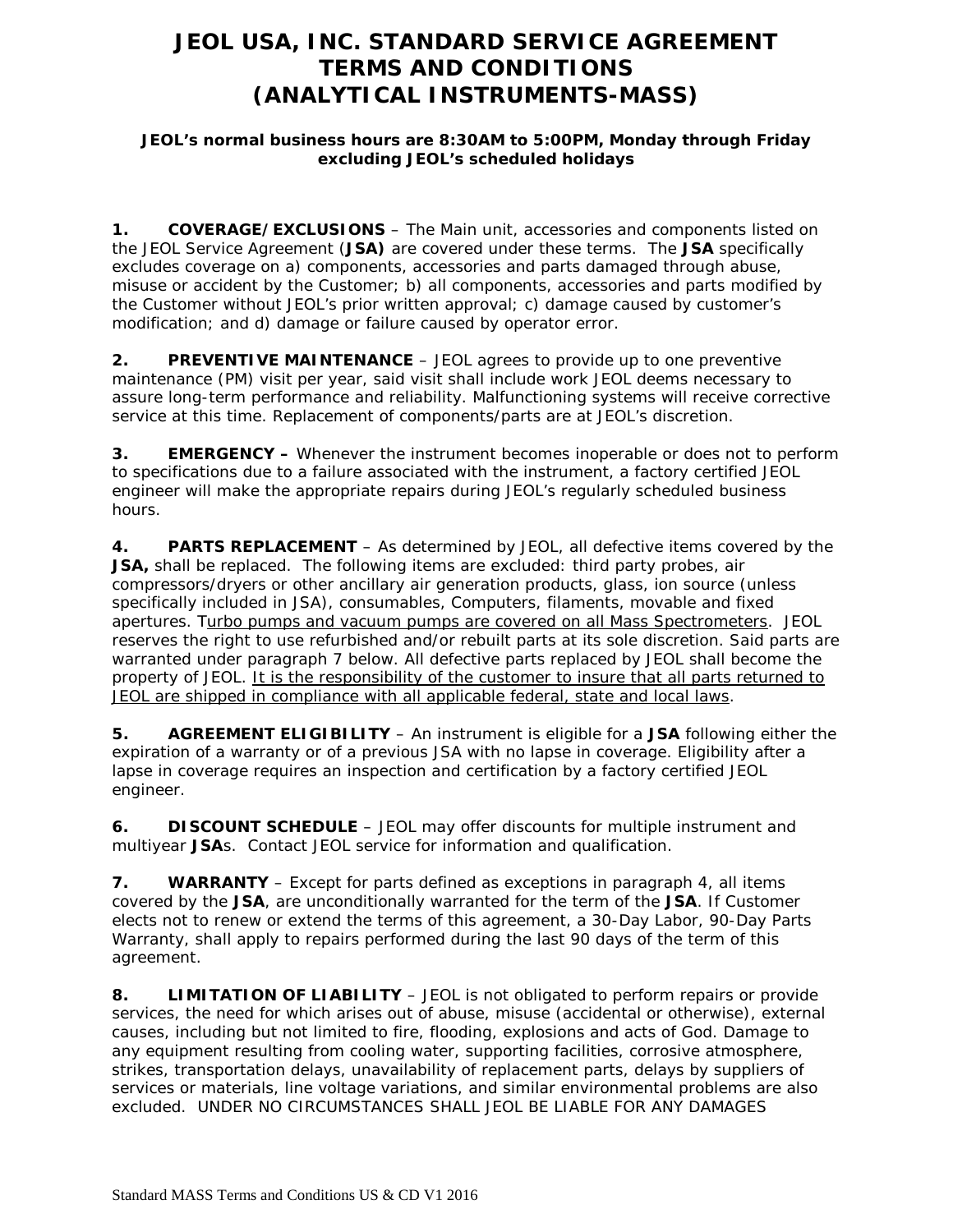# **JEOL USA, INC. STANDARD SERVICE AGREEMENT TERMS AND CONDITIONS (ANALYTICAL INSTRUMENTS-MASS)**

### **JEOL's normal business hours are 8:30AM to 5:00PM, Monday through Friday excluding JEOL's scheduled holidays**

RESULTING FROM THE LOSS OF USE OF JEOL PRODUCTS, INCLUDING WITHOUT LIMITATION, INDIRECT, SPECIAL, CONSEQUENTIAL, INCIDENTAL OR PUNITIVE LOSSES, DAMAGES OR EXPENSES OR LOST PROFITS OR SAVINGS EVEN IF JEOL HAS BEEN ADVISED OF THEIR POSSIBLE EXISTENCE, OR EVEN IF JEOL HAS BEEN ADVISED OF THE POSSIBILITY OF SUCH DAMAGES, OR BOTH. WITH THE EXCEPTION OF LIABILITIES RESULTING FROM JEOL'S SOLE GROSS NEGLIGENCE, JEOL'S TOTAL LIABILITY HEREUNDER SHALL IN NO WAY EXCEED THE TOTAL PRICE OF THIS SERVICE AGREEMENT.

**9. CHILLER COVERAGE** – Chiller coverage excludes the "facility supplies to" or the "facility returns from" the chiller unit. Damage arising out of connecting hoses, water pressure, or other circumstances outside of JEOL USA, Inc.'s direct action or control is excluded. JEOL recommends customer install safeguards to monitor and protect against leakage. The Customer agrees to indemnify, defend and hold harmless JEOL USA, Inc. its officers, directors, employees, agents, licensors, suppliers and any third party providers from and against all losses, expenses, damages and costs, including reasonable attorneys' fees, resulting from any damages as described.

**10. CONFIDENTIAL DATA –** If Customer requires any personal and/or confidential data, including but not limited to, social security numbers, health/medical records or any data that JEOL, USA, Inc. has a legal duty to keep confidential, Customer represents, warrants and certifies that it will hold confidential data in the strictest of confidence and will not use or disclose said data except to the extent required by law or authorized by JEOL in writing. Said confidential data shall be safeguarded according to commercially reasonable standards and protected at the same level as Customers own confidential data.

**11. INSURANCE** – JEOL maintains insurance policies which have the following limitations; (a) Comprehensive general liability insurance with a limit of \$1,000,000 (one million) for each occurrence and \$2,000,000 (two million) in the aggregate. (b) Statutory Workers Compensation insurance. Copies of certificates are available upon request.

**12. TERMS/PAYMENT SCHEDULE –** Payment is due within 30 days from the start of the **JSA** or invoice. A 3% interest charge per month or the maximum permitted by state law, whichever is less, will be assessed on late payments. JEOL offers payment plans at an additional fee. Semi-Annual in Advance at 3.5%, Quarterly in Advance at 5.25%, Monthly at 7%, Quarterly in Arrears at 8.75%, Semi-Annual in Arrears at 10.5%. JEOL reserves the right to withhold service if customer fails to make payment as due or if customer has been delinquent in the past.

**13. ACCEPTANCE** – This is JEOL's offer to sell at the prices and under the terms and conditions stated herein. Any type of counteroffer, including any and all terms and conditions contained in said counteroffer and/or PO, are hereby expressly rejected. JEOL, USA, INC. will only perform under this service level agreement based on JEOL's terms and conditions. This Service agreement excludes any and all customer terms and conditions. Acceptance of JEOL's terms and conditions is demonstrated by signature, receipt of a valid purchase order, payment, or performance hereunder. IT IS EXPRESSLY AGREED THAT THESE TERMS WILL SUPERSEDE AND TAKE PRIORITY OVER ANY ADDITIONAL OR INCONSISTENT TERMS AND CONDITIONS IN ANY PAST, EXISTING OR FUTURE PURCHASE ORDER, CONFIRMATION, OR OTHER SIMILAR AGREEMENT WHETHER ORAL OR WRITTEN,